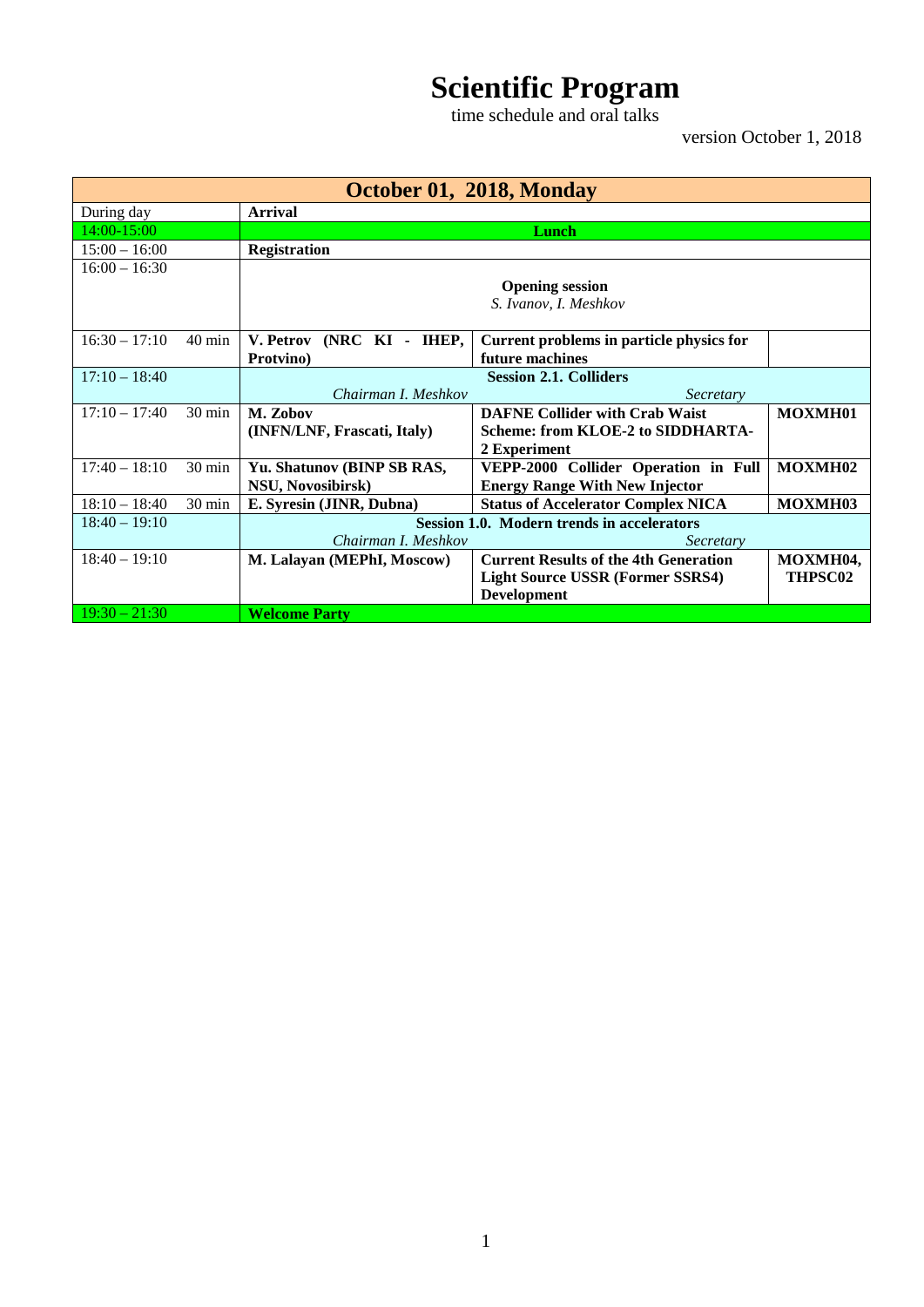| October 02, 2018, Tuesday |                  |                                                   |                                                                                        |          |  |
|---------------------------|------------------|---------------------------------------------------|----------------------------------------------------------------------------------------|----------|--|
| $9:00 - 10:30$            |                  | <b>Session 1.1. Modern trends in accelerators</b> |                                                                                        |          |  |
| $9:00 - 9:30$             |                  | Chairman M. Zobov                                 | Secretary                                                                              |          |  |
|                           | 30 min           | N. Zavyalov (VNIIEF, Sarov)                       | <b>Charged-Particle Accelerators Progress</b><br>and Prospects at RFNC-VNIIEF          | TUXMH01  |  |
| $9:30 - 10:00$            | 30 min           | V. Korchuganov                                    | The Main Problems and Its Solutions in                                                 | TUXMH02  |  |
|                           |                  | (NRC KI, Moscow)                                  | <b>Modern SR Sources</b>                                                               |          |  |
| $10:00 - 10:30$           | 30 min           | <b>B. Sharkov (JINR, Dubna)</b>                   | <b>Accelerator and Storage Ring Facility for</b>                                       | TUXMH03  |  |
|                           |                  |                                                   | <b>Radioactive Ion Beam Physics - DERICA</b>                                           |          |  |
| 10:30-10:50               |                  |                                                   | Project                                                                                |          |  |
|                           |                  |                                                   |                                                                                        |          |  |
| $10:50 - 11:10$           |                  | Chairman B. Sharkov                               | Session 1.2. Modern trends in accelerators<br>Secretary                                |          |  |
| $10:50 - 11:10$           | $20 \text{ min}$ | K. Lotov (BINP SB RAS,                            | Proton Beam Self-Modulation and Electron                                               | TUCAMH01 |  |
|                           |                  | Novosibirsk)                                      | Acceleration in AWAKE Experiment                                                       |          |  |
| $11:10 - 12:20$           |                  |                                                   | Session 3.1. Particle dynamics in accelerators and storage rings, cooling methods, new |          |  |
|                           |                  |                                                   | methods of acceleration                                                                |          |  |
|                           |                  | Chairman B. Sharkov                               | Secretary                                                                              |          |  |
| $11:10 - 11:40$           | 30 min           | N. Vinokurov (BINP SB RAS,                        | <b>Four-Beam Compensation With Two</b>                                                 | TUYMH02  |  |
|                           |                  | Novosibirsk)                                      | <b>Beams</b>                                                                           |          |  |
| $11:40 - 12:00$           | $20 \text{ min}$ | I. Meshkov (JINR, Dubna)                          | Optimum Luminosity of Proton-Ion Collider                                              | TUCBMH01 |  |
| $12:10 - 12:20$           | 30 min           | V. Parkhomchuk (BINP SB                           | Status of the 2.5 MeV electron cooling                                                 | TUCBMH02 |  |
|                           |                  | RAS, Novosibirsk)                                 | system for NICA collider                                                               |          |  |
| 12:20-12:40               |                  |                                                   | <b>Photo</b>                                                                           |          |  |
|                           |                  |                                                   |                                                                                        |          |  |
| 12:40-14:00               |                  |                                                   | Lunch                                                                                  |          |  |
| $14:00 - 14:20$           |                  |                                                   | Session 3.2. Particle dynamics in accelerators and storage rings, cooling methods, new |          |  |
|                           |                  |                                                   | methods of acceleration                                                                |          |  |
|                           |                  |                                                   |                                                                                        |          |  |
| $14:00 - 14:20$           | $20 \text{ min}$ | Chairman J. Dietrich                              | Secretary<br>Optimization of Electron Beam Quality in a                                | TUCBMH04 |  |
|                           |                  | E. Svystun (DESY, Hamburg,<br>Germany)            | Laser-Driven Plasma Accelerator with                                                   |          |  |
|                           |                  |                                                   | External Injection at SINBAD for                                                       |          |  |
|                           |                  |                                                   | <b>ATHENAe</b>                                                                         |          |  |
| $14:20 - 15:20$           |                  | Chairman J. Dietrich                              | <b>Session 2.1. Colliders</b><br>Secretary                                             |          |  |
| $14:20 - 14:50$           | 30 min           | P. Piminov (BINP SB RAS,                          | <b>Start VEPP-4M Facility Operation at</b>                                             | TUZMH01  |  |
|                           |                  | Novosibirsk)                                      | <b>High Energy</b>                                                                     |          |  |
| $14:50 - 15:20$           | 30 min           | Yu. Maltseva (BINP SB RAS,<br>Novosibirsk)        | <b>VEPP-5 Injection Complex performance</b><br>improvement for two collider operation  | TUZMH02  |  |
| $15:20 - 15:40$           |                  |                                                   |                                                                                        |          |  |
| $15:40 - 16:30$           |                  |                                                   | <b>Session 5. Heavy ion accelerators (Beam Transfer Channels)</b>                      |          |  |
|                           |                  | Chairman V. Parkhomchuk                           | Secretary                                                                              |          |  |
| $15:40 - 16:00$           | $20 \text{ min}$ | A. Tuzikov (JINR, Dubna)                          | Heavy Ion Injection Chain of NICA Collider                                             | TUCDMH01 |  |
| $16:00 - 16:30$           | $30 \text{ min}$ | A. Sidorin (JINR, Dubna)                          | <b>Status of the Nuclotron</b>                                                         | TUZMH04  |  |
| $16:30 - 17:00$           |                  | Chairman V. Parkhomchuk                           | <b>Session 10.1. Control and diagnostic systems</b><br>Secretary                       |          |  |
| $16:30 - 17:00$ 30 min    |                  | V. Grishin (ESS, Lund)                            | A Family of Gas Ionization Chambers                                                    | TUZMH03  |  |
|                           |                  |                                                   | and SEM for Beam Loss Monitoring of                                                    |          |  |
| $17:00 - 19:00$           |                  | <b>Poster session A</b>                           | <b>LHC</b> and Other Accelerators                                                      |          |  |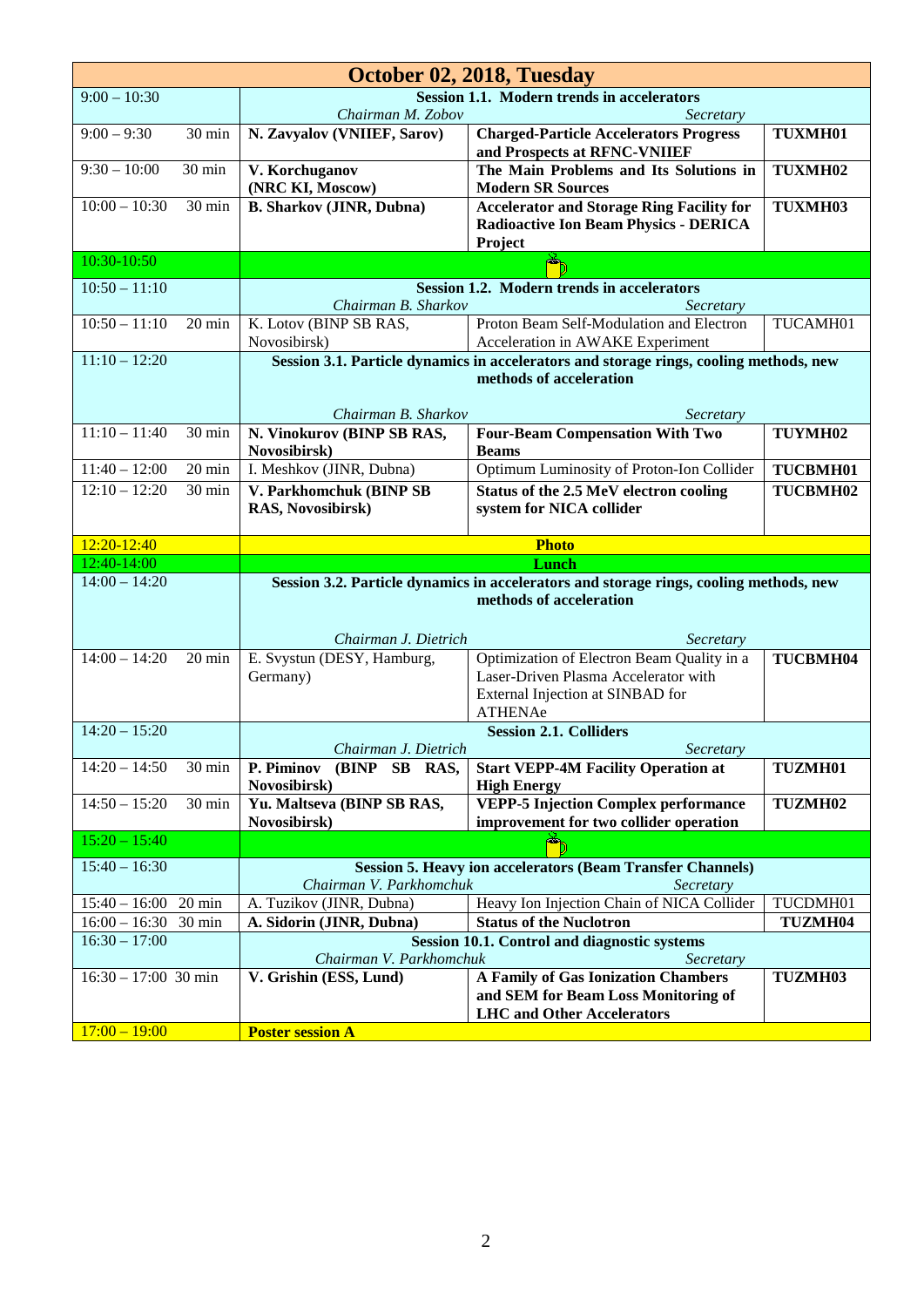| October 03, 2018, Wednesday                                                  |                  |                                        |                                                                       |          |
|------------------------------------------------------------------------------|------------------|----------------------------------------|-----------------------------------------------------------------------|----------|
| $9:00 - 10:30$<br>Session 4.1. High intensity cyclic and linear accelerators |                  |                                        |                                                                       |          |
|                                                                              |                  | Chairman N. Vinokurov                  | Secretary                                                             |          |
| $9:00 - 9:30$                                                                | 30 min           | S. Ivanov (NRC KI - IHEP,<br>Protvino) | <b>Status of U-70</b>                                                 | WEXMH01  |
| $9:30 - 10:00$                                                               | 30 min           | I. Kalagin (JINR, Dubna)               | Heavy Ion Cyclotrons of FLNR JINR -<br><b>Status and Plans</b>        | WEXMH02  |
| $10:00 - 10:30$                                                              | 30 min           | E. Ivanov (NRC KI - PNPI,              | The Status of the Accelerator Complex                                 | WEXMH03  |
|                                                                              |                  | Gatchina)                              | <b>NRC KI-PNPI</b>                                                    |          |
| 10:30-10:50                                                                  |                  |                                        |                                                                       |          |
| $10:50 - 12:50$                                                              |                  |                                        | Session 4.2. High intensity cyclic and linear accelerators            |          |
|                                                                              |                  | Chairman Yu. Shatunov                  | Secretary                                                             |          |
| $10:50 - 11:10$                                                              | $20 \text{ min}$ | H. Hoeltermann (BEVATECH,              | Light Ion Linear Accelerator up to 7                                  | WECAMH02 |
|                                                                              |                  | Frankfurt, Germany)                    | AMeV for NICA                                                         |          |
| $11:10 - 11:30$                                                              | $20 \text{ min}$ | T. Kulevoy (NRC KI - ITEP,             | Ion Accelerators for Russian Mega-                                    | WECAMH01 |
|                                                                              |                  | Moscow; MEPhI, Moscow)                 | <b>Science Projects</b>                                               |          |
| $11:30 - 11:50$                                                              | $20 \text{ min}$ | S. Polozov (MEPhI, Moscow)             | <b>Superconducting Linacs Development</b>                             | WECBMH01 |
|                                                                              |                  |                                        | for Current and Future Russian                                        |          |
|                                                                              |                  |                                        | Accelerator Projects: Progress and<br>Problems                        |          |
| $11:50 - 12:10$                                                              | 20 min           | G. Kropachev (NRC KI - ITEP,           | Normally conducting linacs in Russian                                 | WECAMH03 |
|                                                                              |                  | Moscow)                                | accelerator projects                                                  |          |
| $12:10 - 12:30$                                                              | 20 min           | A. Telnov (VNIIEF, Sarov)              | <b>Status Report of Development of High</b>                           | WECAMH04 |
|                                                                              |                  |                                        | Power Beam CW Electron Accelerator                                    |          |
| 12:30-14:00                                                                  |                  |                                        | Lunch                                                                 |          |
| 14:00-14:20                                                                  |                  |                                        | Session 4.3. High intensity cyclic and linear accelerators            |          |
|                                                                              |                  | Chairman T. Kulevoy                    | Secretary                                                             |          |
| $14:00 - 14:20$                                                              | $20 \text{ min}$ | A. Martynov (JINR, Dubna)              | Status of the Nuclotron injection                                     | WECAMH06 |
|                                                                              |                  |                                        | complex                                                               |          |
| 14:20-16:10                                                                  |                  |                                        | Session 8. Superconducting accelerators and cryogenic technology      |          |
|                                                                              |                  | Chairman T. Kulevoy                    | Secretary                                                             |          |
| $14:20 - 14:50$                                                              | 30 min           | E.Fischer (GSI, Germany)               | <b>Current Status of the</b>                                          | WEYMH01  |
|                                                                              |                  |                                        | <b>Superconducting Magnet Production</b>                              |          |
|                                                                              |                  |                                        | for the SIS100 Accelerator within the                                 |          |
|                                                                              |                  |                                        | <b>FAIR Project</b>                                                   |          |
| $14:50 - 15:10$                                                              | 20 min           | V. Borisov (JINR, Dubna)               | Magnetic Measurements of NICA<br><b>Booster and Collider Magnets</b>  | WECBMH02 |
| $15:10 - 15:30$                                                              | 20 min           | L. Tkachenko (NRC KI - IHEP,           | Development of HED@FAIR                                               | WECBMH03 |
|                                                                              |                  | Protvino)                              | quadrupole                                                            |          |
| $15:30 - 15:50$                                                              | 20 min           | D. Nikiforov (JINR, Dubna)             | Superconducting Magnets for NICA                                      | WECBMH04 |
|                                                                              |                  |                                        | Project                                                               |          |
| 15:50-16:10                                                                  |                  |                                        | Ď                                                                     |          |
| $16:10 - 17:20$                                                              |                  |                                        | Session 6.1. Synchrotron radiation sources and free electron lasers   |          |
|                                                                              |                  | Chairman V. Zhabitsky<br>Secretary     |                                                                       |          |
| $16:10 - 16:40$                                                              | 30 min           | A. Valentinov (NRC KI, Moscow)         | <b>Status of the Kurchatov Synchrotron</b><br><b>Radiation Source</b> | WEZMH01  |
| $16:40 - 17:10$                                                              | 30 min           | Ye. Fomin (NRC KI, Moscow)             | Kurchatov synchrotron radiation                                       | WEZMH02  |
|                                                                              |                  |                                        | source – from the 2nd to the 4th                                      |          |
|                                                                              |                  |                                        |                                                                       |          |
|                                                                              |                  |                                        | generation                                                            |          |

17:10 – 19:00 **Poster session B**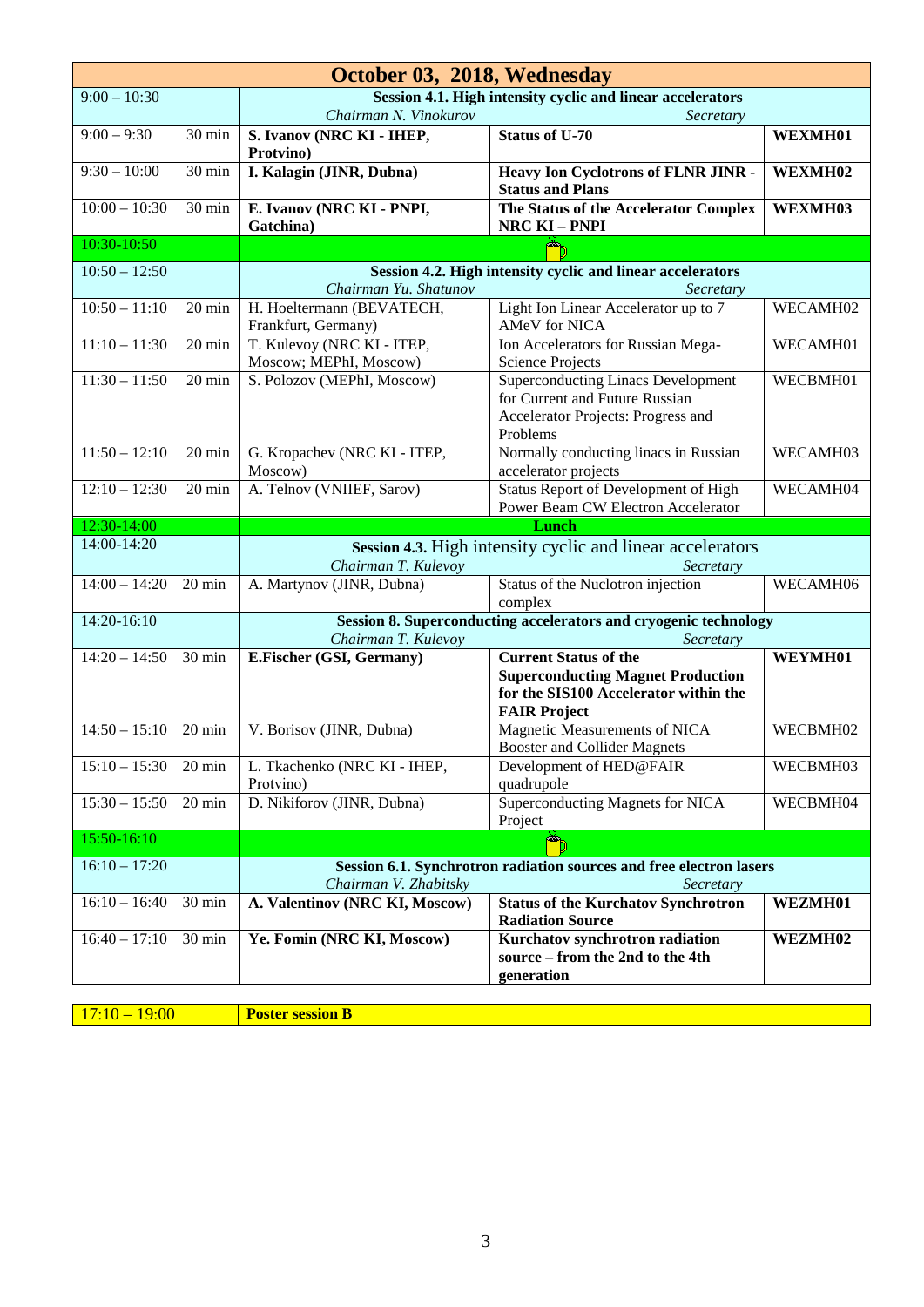| October 04, 2018, Thursday         |                                                                     |                                                                                               |          |
|------------------------------------|---------------------------------------------------------------------|-----------------------------------------------------------------------------------------------|----------|
| $9:00 - 10:10$                     | Session 6.2. Synchrotron radiation sources and free electron lasers |                                                                                               |          |
|                                    | Chairman E. Syresin                                                 | Secretary                                                                                     |          |
| $9:00 - 9:20$<br>$20 \text{ min}$  | K. Zolotarev (BINP SB RAS,<br>Novosibirsk)                          | Siberian Circular Photons Source "SKIF".<br>Project review.                                   | THCAMH01 |
| $9:20 - 9:40$<br>30 min            | S. Tzenov (IFIN-HH, Bucharest                                       | Soliton and Shock Waves in Free and                                                           | THCAMH02 |
|                                    | $-$ Magurele)                                                       | Magnetized Quasi-neutral Laser Induced                                                        |          |
|                                    |                                                                     | Plasmas                                                                                       |          |
| $9:40 - 10:10$ 30 min              | V. Shkaruba (BINP SB RAS,                                           | <b>Status of Development of</b>                                                               | THXMH01  |
|                                    | Novosibirsk)                                                        | <b>Superconducting Insertion Devices for</b><br><b>Generation of Synchrotron Radiation at</b> |          |
|                                    |                                                                     | <b>Budker INP</b>                                                                             |          |
| 10:10-10:30                        |                                                                     |                                                                                               |          |
| $10:30 - 11:10$                    |                                                                     | <b>Session 9. RF power structures and systems</b>                                             |          |
|                                    | Chairman N. Mezentsev                                               | Secretary                                                                                     |          |
| $10:30 - 10:50$ 20 min             | G. Kurkin<br>(BINP SB RAS, Novosibirsk)                             | New RF system for VEPP-5 Damping Ring                                                         | THCDMH05 |
| $10:50 - 11:10$ 20 min             | Yu. Paramonov.                                                      | C-Band High Power Amplifier Klystron                                                          | THCDMH06 |
|                                    | (TORIY, Moscow)                                                     | developed for Linear Electron Accelerators                                                    |          |
| $11:10 - 12:30$                    | Chairman N. Mezentsev                                               | Session 7. Magnetic and vacuum systems, power supplies<br>Secretary                           |          |
| $11:10 - 11:30$ 20 min             | S. Artamonov (NRC KI - PNPI,                                        | Magnetic field of the 40-80 MeV H-MINUS                                                       | THCDMH01 |
|                                    | Gatchina)                                                           | cyclotron C-80: experiments and                                                               |          |
|                                    |                                                                     | calculations                                                                                  |          |
| $\overline{11:30} - 11:50$ 20 min  | V. Bochkov (Pulsed                                                  | Power Supply Systems of High-Voltage                                                          | THCDMH02 |
| $11:50 - 12:10$ 20 min             | Technologies Ltd, Ryazan)<br>A. Smirnov (JINR, Dubna)               | Kickers on the Basis of Thyratrons<br>Challenges of Obtaining of Ultra-High                   | THCDMH03 |
|                                    |                                                                     | Vacuum in NICA Project                                                                        |          |
| $12:10 - 12:30$ 20 min             | Marco Bonfadini (MILLAB,                                            | Review of a new vacuum equipment from                                                         | THCDMH04 |
|                                    | Москва)                                                             | Agilent Tech for particle<br>accelerators                                                     |          |
| 12:30-14:00                        |                                                                     | Lunch                                                                                         |          |
| $14:00 - 14:20$                    |                                                                     | Session 11. Ion sources and electron guns                                                     |          |
| $14:00 - 14:20$ 20 min             | Chairman V. Korchuganov<br>V. Paramonov                             | Secretary                                                                                     | THCBMH02 |
|                                    |                                                                     | Evaluations of Parameters Stability of S-                                                     |          |
|                                    |                                                                     |                                                                                               |          |
|                                    | (INR RAS, Moscow)                                                   | Band RF Gun Cavity Due to Effects of                                                          |          |
| $14:20 - 15:20$                    |                                                                     | Pulsed RF Heating<br><b>Session 10.1. Control and diagnostic systems</b>                      |          |
|                                    | Chairman V. Korchuganov                                             | Secretary                                                                                     |          |
| $14:20 - 14:40$ 20 min             | A. Senchenko (BINP SB RAS,<br>Novosibirsk; NSU, Novosibirsk)        | <b>TANGO Activities in BINP</b>                                                               | THCEMH01 |
| $14:40 - 15:00$ 20 min             | G. Fatkin                                                           | Modern Digital Synchronization Systems for                                                    | THCEMH02 |
|                                    | (BINP SB RAS, Novosibirsk)                                          | Large Particle Accelerators                                                                   |          |
| $15:00 - 15:20$ 20 min             | A. Kuzhlev<br>(NIIEFA, St. Petersburg)                              | Experience on the Application of Automatic<br>Control Systems for Cyclotrons with             | THCEMH03 |
|                                    |                                                                     | Different Energies of Accelerated Particles                                                   |          |
| $15:20 - 15:40$                    |                                                                     | œ                                                                                             |          |
| 15:40-16:50                        |                                                                     | <b>Session 10.2. Control and diagnostic systems</b>                                           |          |
|                                    | Chairman V. Paramonov                                               | Secretary                                                                                     |          |
| $15:40 - 16:10$ 30 min             | V. Zhabitsky (JINR, Dubna)                                          | <b>Tomographic Reconstruction of the</b>                                                      | THZMH01  |
|                                    |                                                                     | <b>Longitudinal Distribution Function of</b>                                                  |          |
|                                    |                                                                     | <b>Ions in Bunches During Acceleration at</b><br>the Nuclotron                                |          |
| $16:10 - 16:30$ 20 min             | Yu. Rogovsky                                                        | Current dependence of bunch dimensions in                                                     | THCEMH04 |
|                                    | (BINP SB RAS, Novosibirsk)                                          | VEPP-2000 collider                                                                            |          |
| $16:30 - 18:30$<br>$19:00 - 22:30$ | <b>Poster session C</b><br><b>Conference dinner</b>                 |                                                                                               |          |